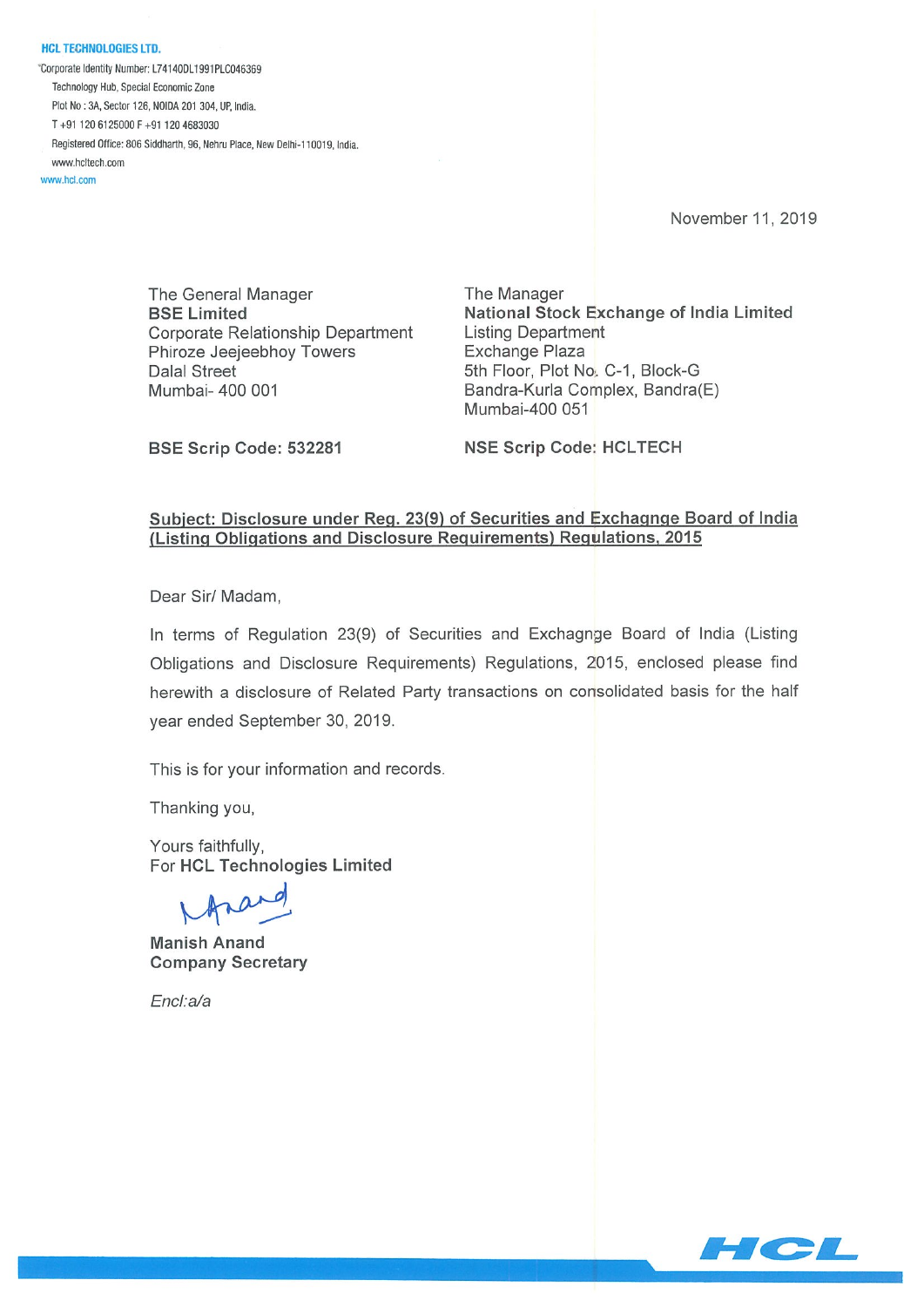#### HCL Technologies Limited

# Related parties with whom transactions have taken place during the period

### Key Management Personnel

Mr. Shiv Nadar — Chairman and Chief Strategy Officer Mr. C. Vijayakumar - President and Chief Executive Officer Mr. Prateek Aggarwal — Chief Financial Officer (w.e.f. <sup>1</sup> October 2018) Mr. Manish Anand - Company Secretary Mr. Anil Chanana — Chief Financial Officer (upto <sup>1</sup> October 2018)

## Non-Executive & Independent Directors

Mr. Ramanathan Srinivasan Mr. Keki Mistry (ceased to be Director w.e.f. 30 April 2018) Ms. Robin Ann Abrams Dr. Sosale Shankara Sastry Mr. Subramanian Madhavan Mr. Thomas Sieber Ms. Nishi Vasudeva Mr. Deepak Kapoor Mr. James Philip Adamczyk (appointed w.e.f. 26 July 2016 and ceased to be director of the director w.e.f. 9 October 2019) Dr. Mohan Chellappa (appointed w.e.f. 6 August 2019)

## Non-Executive & Non-Independent Directors

Ms. Roshni Nadar Malhotra Mr. Sudhindar Krishan Khanna (ceased to be Director w.e.f. <sup>8</sup> April 2019) Mr. Shikhar Neelkamal Malhotra (appointed w.e.f. 22 october 2019)

Others (Significant influence) HCL Avitas Private Limited HCL IT City Lucknow<br>HCL Infotech Limited HCL Infotech Limited Vama Sundari Investments (Delhi) Private Limited HCL Infotech Limited<br>Shiv Nadar University SSN Trust Shive National State of HCL Holdings Private Limited SSN Investments (Pondi) Private Limited HCL Holdings Private Limited HCL Holdings Private Limited Naksha Enterprises Private Limited<br>Digilife Distribution and Marketing Services Ltd. Marketing Shiv Nadar Foundation Private Limited Digilife Distribution and Marketing Services Ltd. HCL Corporation Private Limited HCL Services Limited (ceased to be related party w.e.f <sup>15</sup> June 2018) HCL Learning Limited

HCL Insys. Pte. Limited, Singapore<br>HCL IT City Lucknow Private Limited